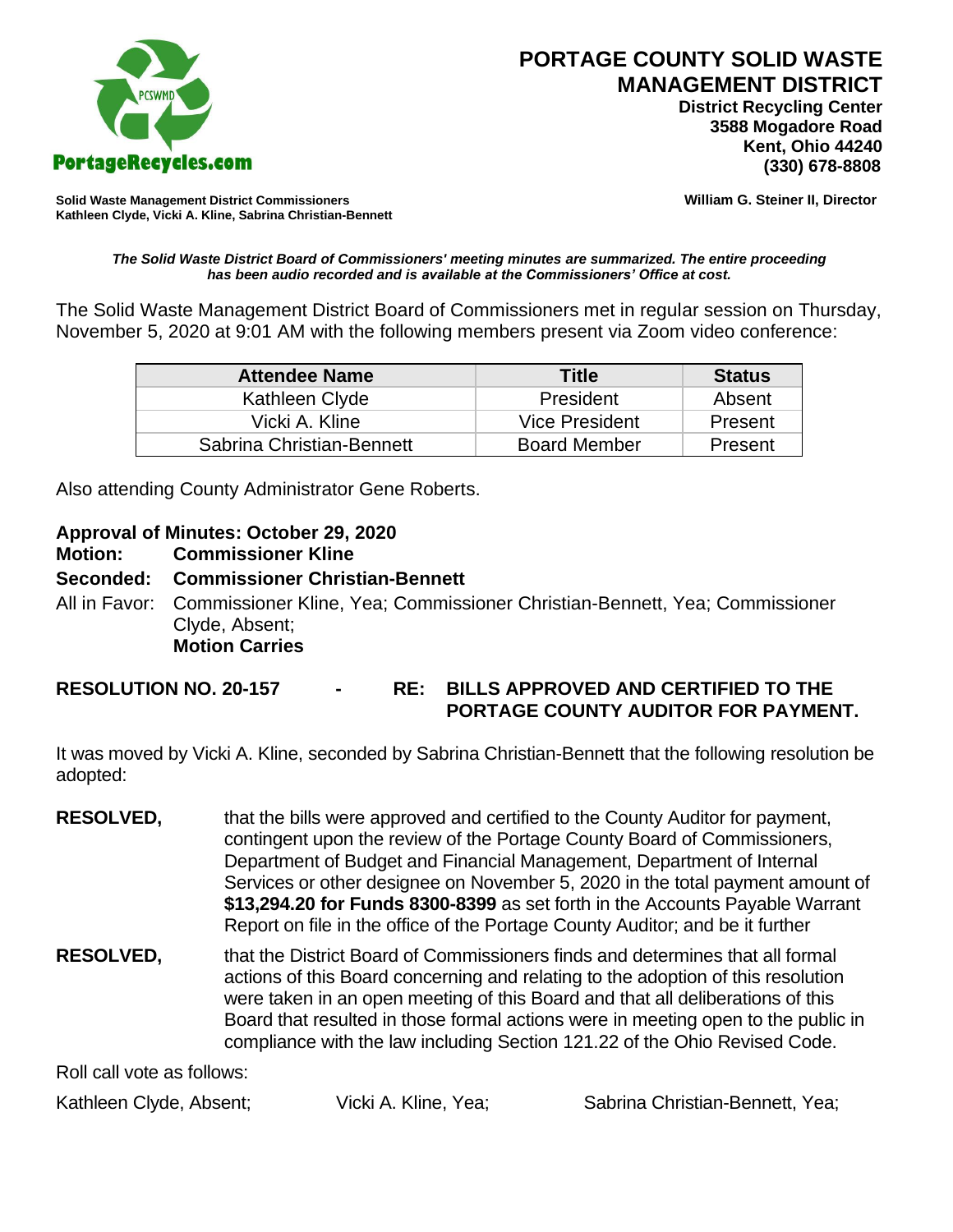# **RESOLUTION NO. 20-158**

This resolution was omitted. No Journal Vouchers submitted. This is for numbering purposes only.

# **RESOLUTION NO. 20-159 - RE: ACCEPTANCE OF THEN AND NOW CERTIFICATIONS FOR PAYMENT.**

It was moved by Vicki A. Kline, seconded by Sabrina Christian-Bennett that the following resolution be adopted:

- **WHEREAS,** Ohio Revised Code Section 5705.41 (D)(1) authorizes the expenditure of moneys, provided a certificate of the County Auditor is supplied stating that there was at the time of the making of such contract or order and at the time of the execution of such certificate a sufficient sum appropriated for the purpose of such contract and in the treasury or in process of collection to the credit of an appropriate fund free from any previous encumbrances (Then and Now Certification), and
- **WHEREAS,** the Then and Now Certification is recommended by the State Auditor's Office, the Portage County Auditor's Office, and the Portage County Prosecutor's Office, and
- **WHEREAS,** a listing of expenditures has been certified by the County Auditor according to Ohio Revised Code section 5705.41 (D)(1); now therefore be it
- **RESOLVED,** that the expenditures listed herein are properly certified by the County Auditor in the amount of **\$1,965.13** dated **November 5, 2020** shall be paid; and be it further
- **RESOLVED,** that the District Board of Commissioners finds and determines that all formal actions of this Board concerning and relating to the adoption of this resolution were taken in an open meeting of this Board and that all deliberations of this Board that resulted in those formal actions were in meeting open to the public in compliance with the law including Section 121.22 of the Ohio Revised Code.

Roll call vote as follows:

Kathleen Clyde, Absent; Vicki A. Kline, Yea; Sabrina Christian-Bennett, Yea;

- 1. Amend the 2020 Annual Appropriation Resolution No. 19-193 adopted December 19, 2019./Resolution No. 20-160
	- Several purchase orders needed to be increased to finish out the year.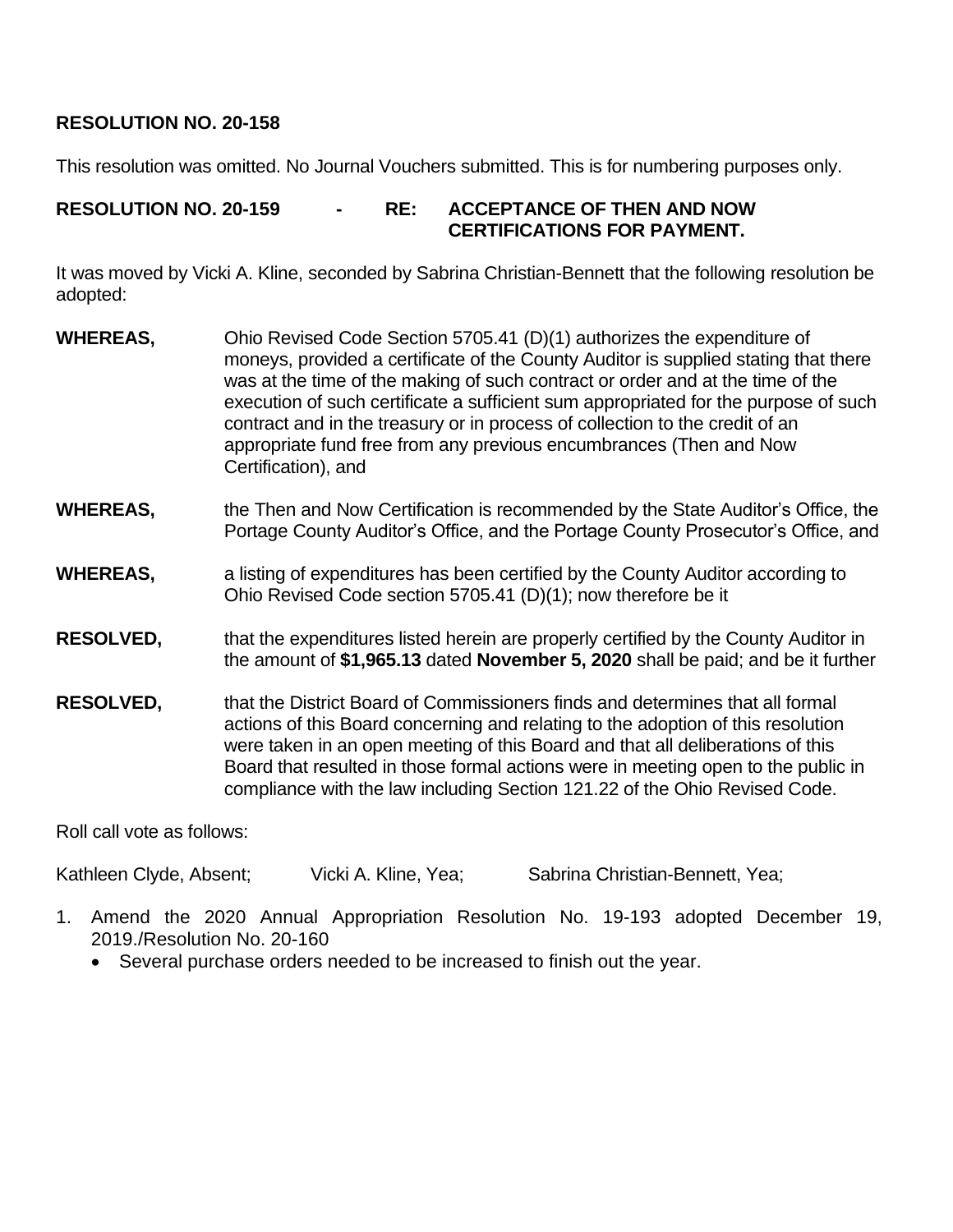### **RE: AMENDMENT TO THE 2020 ANNUAL APPROPRIATION RESOLUTION NO. 19-193 ADOPTED DECEMBER 19, 2019.**

It was moved by Vicki A. Kline, seconded by Sabrina Christian-Bennett that the following resolution be adopted:

**RESOLVED,** that it has become necessary to amend the 2020 Annual Appropriation in the amounts and for the purposes set forth in the enumeration shown below as reviewed and recommended by the Director of the Dept. of Budget & Financial Management:

| Solid Waste General Admin                     | Increase | Decrease |
|-----------------------------------------------|----------|----------|
| <b>Fund: 8300</b>                             |          |          |
| <b>Solid Waste Management District</b><br>901 |          |          |
| 83004                                         | \$5,000  |          |
| 83005                                         |          | \$5,000  |
|                                               |          |          |
| <b>MEMO TOTAL</b>                             | \$5,000  | \$5,000  |

; and be it further

**RESOLVED,** that the notes of explanation in this resolution are for informational purposes only and are not intended to restrict the expenditure of those appropriated funds to any single purpose. Such funds are for the use of all expenditures that are lawful under the approved appropriation; and be it further

**RESOLVED,** that a certified copy of this resolution be filed with the County Auditor; and be it further

**RESOLVED,** that the Board of District Commissioners finds and determines that all formal actions of this Board concerning and relating to the adoption of this resolution were taken in an open meeting of this Board and that all deliberations of this Board that resulted in those formal actions were in meeting open to the public in compliance with the law including Section 121.22 of the Ohio Revised Code.

Roll call vote as follows:

Kathleen Clyde, Absent; Vicki A. Kline, Yea; Sabrina Christian-Bennett, Yea;

Adjourn the Official Meeting of November 5, 2020 at 9:05 AM.

**Motion: Commissioner Kline**

**Second: Commissioner Christian-Bennett**